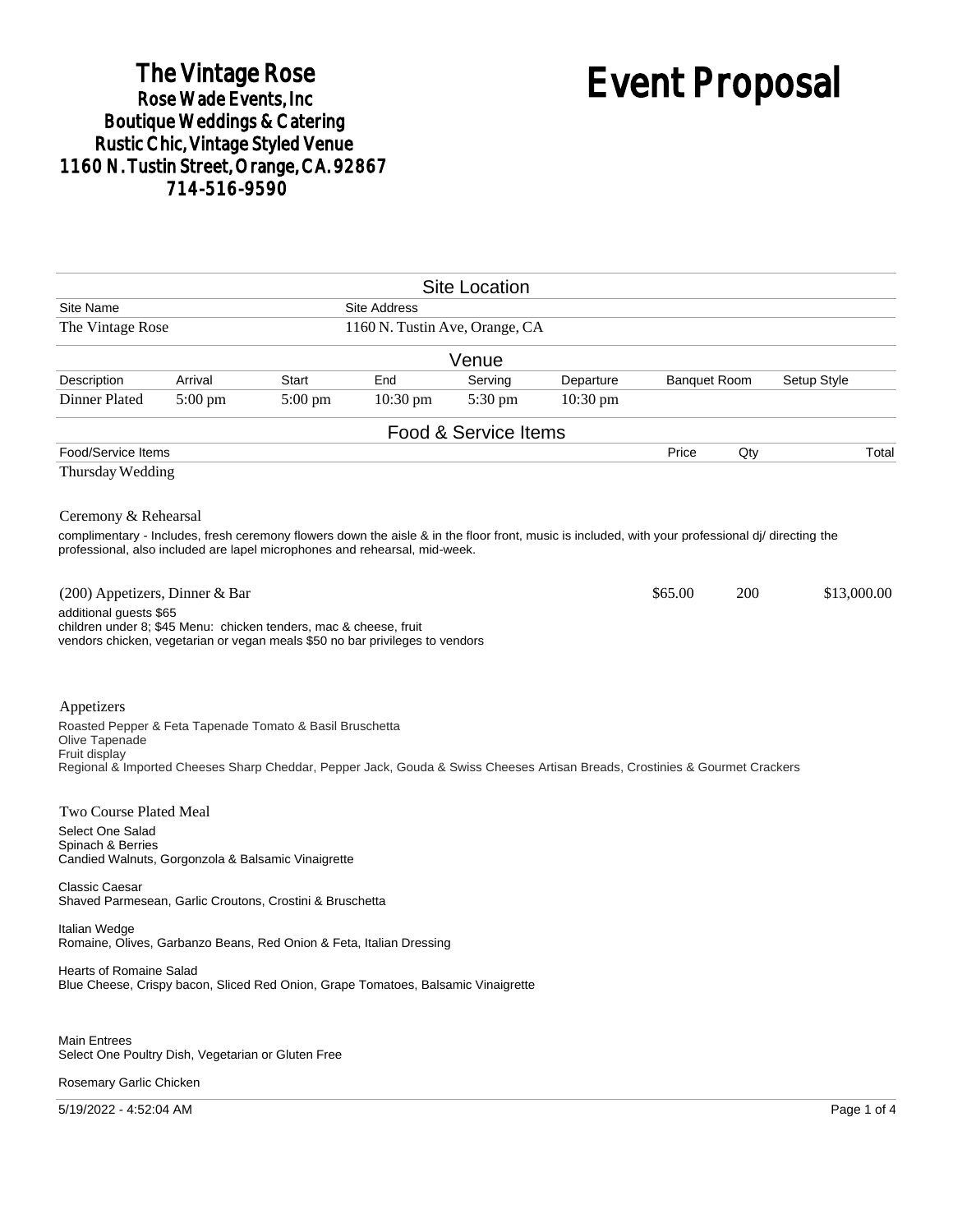#### Grilled with Garlic & Lemon Beurre Blanc

Chicken Breast Marsala Wild Mushroom in Marsala Wine Sauce

Parmesan Crusted Chicken Tuscan Tomatoes with Asiago Cream

Cilantro Chicken In Chipotle Cream Sauce

Honey Baked Chicken In Lemon Zest & Herbs

Select two Accompaniments

Wild Rice Pilaf Mushroom Risotto Penne Pasta alla Vodka Garlic Mashed Parsley French Potatoes Glazed Baby Carrots Vegetable Ratatouille - Summer Vegetables

#### 4 hr Full Hosted Bar

Beer: Coors Light, Bud Light Stella Artois, , Shocktop, Heineken, Fat Tire, Sam Adams, Blue Moon, Sierra Nevada, Pacifico, Dos XX, Corona, Lagunitas IPA, On Tap: Kolsh, Stella, Elysian Space, Mango Cart, Uno Mas, Wolf Pup IPA some of the beers on tap change by season O'Douls on request

Wine: Sonoma County house wines, Merlot, Cabernet Savignon, Pinot Noir, White Zinfandel, Chardonnay & Pinot Grigio, Sparkling Wine and Apple Cider Pink Champagne & Champagne

Mixed Drinks: Jack & Coke, Seven/Seven, Lime Margarita, Rum & Coke, Jameson Ginger, Gin & Tonic, Vodka Soda, Madori Sour, Mimosa, Baileys & Coffee, Screwdriver, Tequila Sunrise, Vodka Cranberry, Captain & Coke, Malibu Pinneaple

Mocktail Bar (non-alcoholic drinks)

Sparkling Cider Roy Rogers Shirley Temple Orange Spritzer Orange Juice Cranberry Juice Coke, Diet Coke, Sprite

#### Champagne Wall

Our amazing bar starts at the awesome champagne wall!! Beautiful display of champagne, pink Champagne, White Wine, Rosé, Red Wine & a beautiful OMBRÉ look

Champagne/Cider Toast

Donut Wall & Donuts

5/19/2022 - 4:52:04 AM Page 2 of 4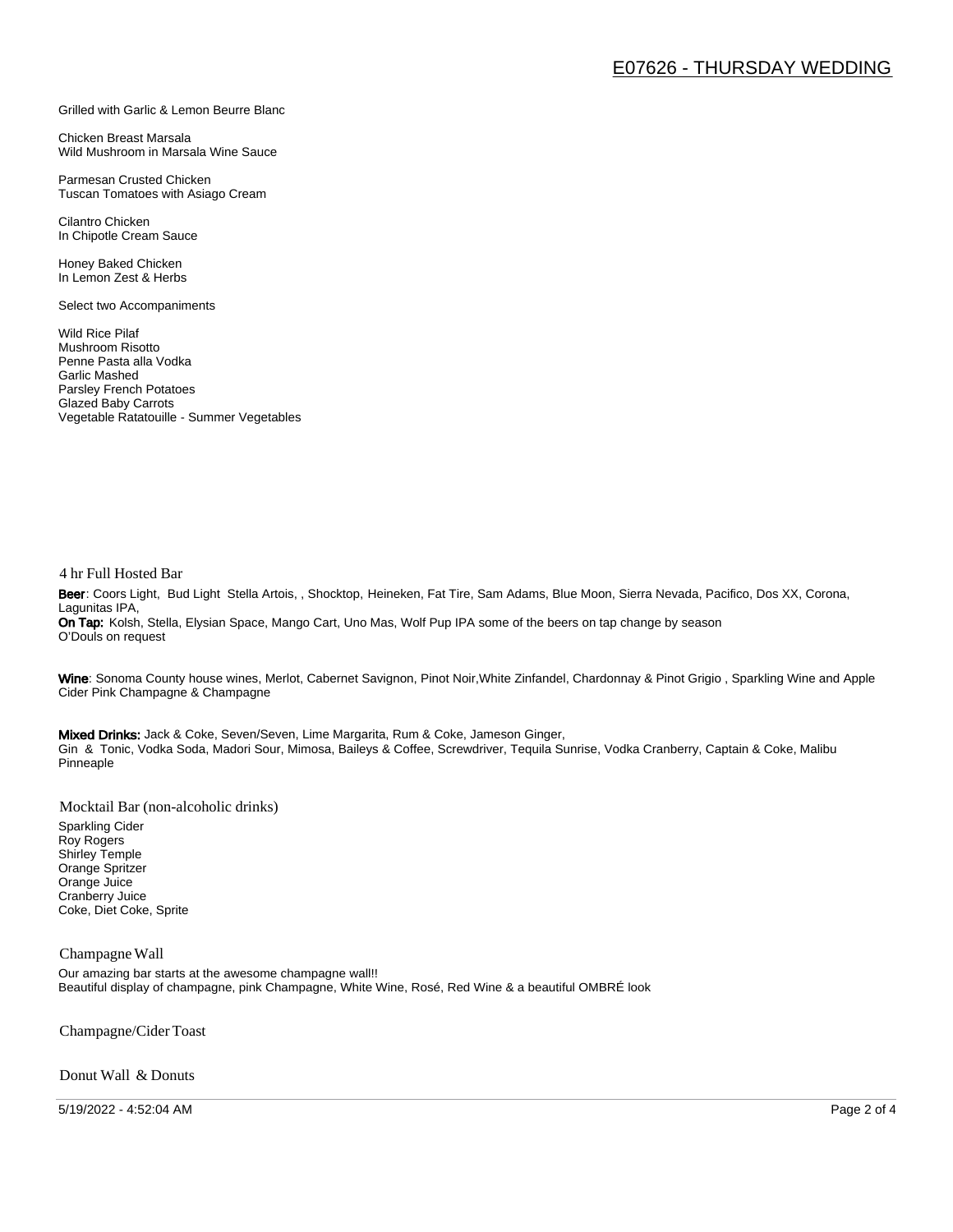Coffee & Hot Tea

#### Water & Tropical Ice Tea

#### China, Flatware & Stemware

To style your tables, your choice of: Classic White China, Gold, or Silver Flatware option Water Goblet in Clear, Pink, Navy Blue, Vintage, Blue or Clear Mason Jar Champagne Glasses, Wine Glasses & Bar ware Chargers

Runners & Napkins choice of available

Reception Tables

Reception Chairs

Sign In Table

Escort Card Boards

Table Numbers

#### DJ & MC

Exclusive D.J./M.C. Personalized Music Meetings & Tailored Made Selection to meet your event needs Surround Sound & Microphones

Digital Photo Booth - Included

Complimentary Cake Cutting

Professional Event Staff & Bartenders

Fresh Flowers Fresh Array of white seasonal flowers & greenery

#### Month of Wedding Coordination

Coordinator will coordinate efforts with all vendors contracted for wedding. Coordinator will work closely with all vendors, D.J., Photographer, Coordinator will make a detailed wedding day schedule/ timeline with the wedding couple for the rehearsal, ceremony and reception and all vendors arrival & departure times. Vendors will receive a copy and explanation of final plan one week prior to the wedding date.

Will serve as the point person for every vendor. She directs the event from start to finish.

Will make sure set-up/décor for ceremony and reception is according to bride's specifications the day of the wedding.

.Supervision of reception events, such as cake cutting, (working with photographer, D.J., Caterers) to cut the cake, throw the garter/bouquet and ease couple into dancing so that each event flows smoothly.

Will assure that all guest management is provided including reserved and assigned seating.

Coordinator will organize and instruct processional line-up and space wedding party on aisle accordingly.

Wedding coordinator will instruct ushers on greeting guests and escorting procedures.